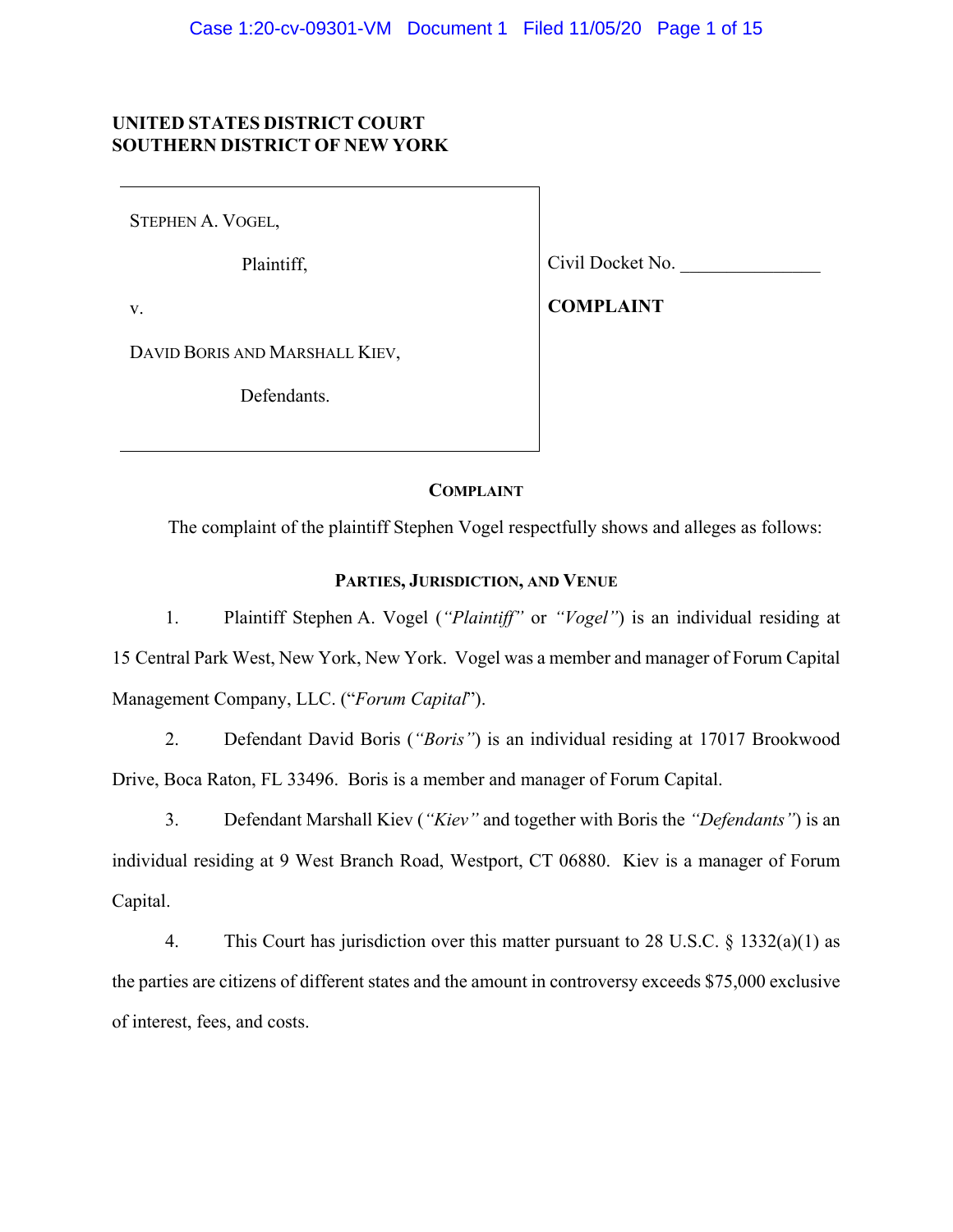## Case 1:20-cv-09301-VM Document 1 Filed 11/05/20 Page 2 of 15

5. This Court has personal jurisdiction over the Defendants because they conduct substantial commercial activity in this District, maintain an office in this District, and have contractually submitted to the jurisdiction of this Court with regard to this dispute.

6. Venue is proper in this Court as the Defendants consented to the exclusive venue of any state or federal court located within New York County, State of New York, for any dispute arising out of or in connection with the contract in-question or any transaction contemplated by that contract.

7. The business transactions contemplated herein took place in New York. Business meetings concerning the contract that makes up the subject of this Complaint took place in New York and the contract was executed and performed at least in part in New York. The corporate entity created by the contract in question (defined below as "*FMC I*") was headquartered in New York at all relevant times and maintained an office in New York City at all relevant times. Finally, business expenses concerning this transaction were accrued and paid in New York.

# **FACTUAL BACKGROUND**

## **Plaintiff and Defendants Launch a Special Purpose Acquisition Company**

8. On December 1, 2014, Boris founded Forum Merger Corporation (*"FMC I"*). Later, in 2016, Kiev would join FMC I as well.

9. FMC I was founded as a "special purpose acquisition company," sometimes referred to as a *"SPAC."*

10. A SPAC permits investors to participate in private equity type transactions that typically are administered, operated, and guided by experts in particular industries or fields.

11. SPACs do not engage in commercial operations. Rather, a SPAC obtains capital from investors and uses that money to engage in corporate acquisitions.

- 2 -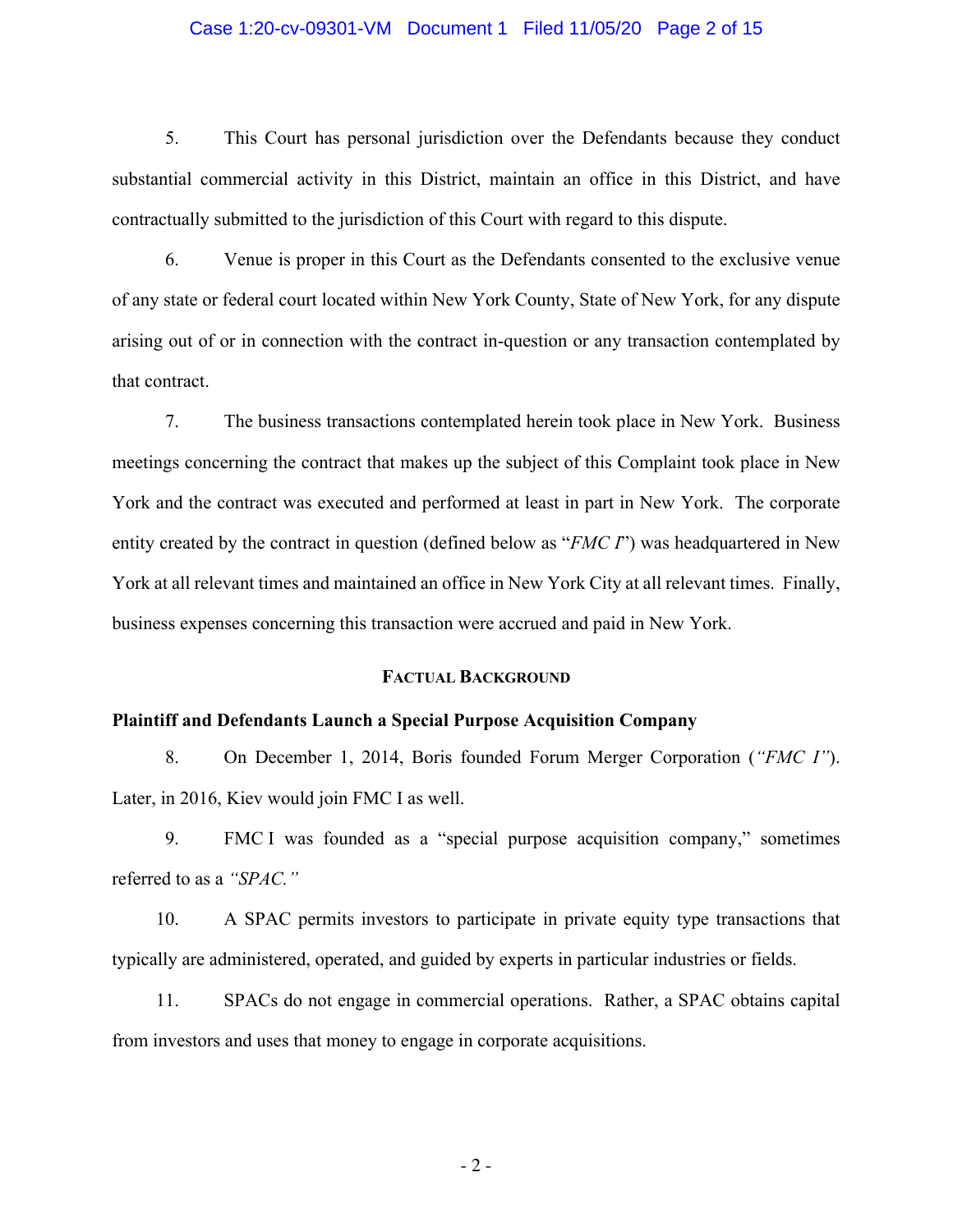## Case 1:20-cv-09301-VM Document 1 Filed 11/05/20 Page 3 of 15

12. After raising funds through an initial public offering, a SPAC will focus on acquiring a company or companies.

13. A SPAC might acquire a target company in any number of ways, but a traditional approach is for the SPAC to merge with the target company and issue shares to the target company's shareholders.

14. The first step to any SPAC investment is for the financial professionals managing the investment to establish a management company that controls the SPAC itself.

15. This management entity is referred to in the industry as the "sponsor."

16. The sponsor is usually formed as a limited liability company, and the professionals running the SPAC investment are then appointed managers of the sponsor.

17. The sponsor then hires an underwriter to take the SPAC public in an initial public offering.

18. In a typical SPAC investment, the sponsor will receive 25% of the shares raised in the initial public offering as a fee. Those shares are then placed in escrow or trust while the managers work to identify an acquisition target and consummate a successful merger for the SPAC.

19. Once an acquisition is consummated and the purpose of the SPAC fulfilled, the sponsor will distribute shares to its managers and/or members typically based on particular contractual thresholds, for instance the termination of a lockout period or a target share price that triggers the distribution of the shares.

20. This is how the financial professionals realize economic gains from their SPAC investment, as once their shares are distributed to them out of the escrow or trust they may be free to hold those shares as investments or sell them for cash.

- 3 -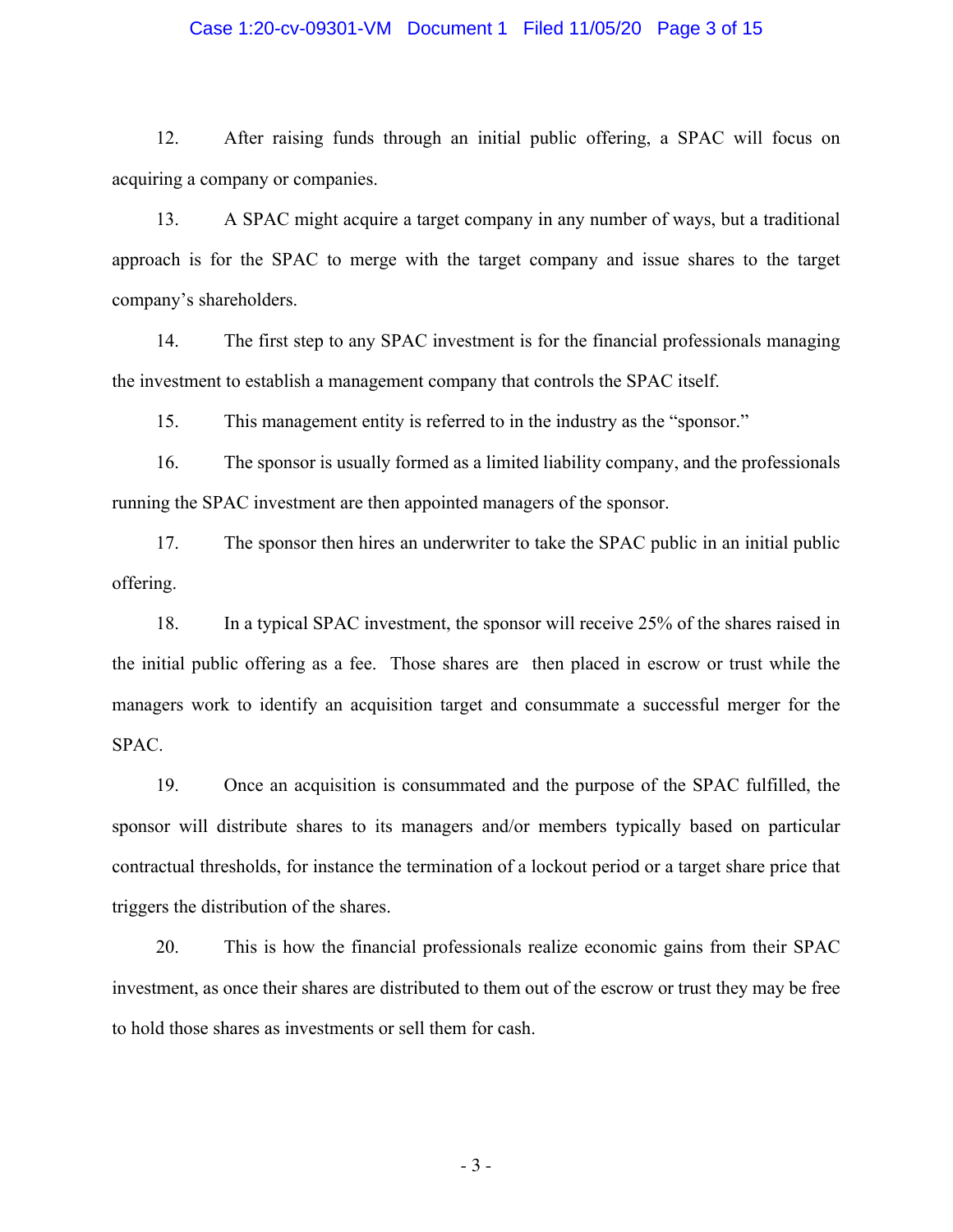#### Case 1:20-cv-09301-VM Document 1 Filed 11/05/20 Page 4 of 15

## **Plaintiff and Defendants Create Forum Capital Management, LLC to manage FMC I**

21. On November 17, 2016, Vogel, Boris, and Kiev together formed Forum Capital.

22. Forum Capital was formed to own, manage, and operate FMC I.

23. At the top of this structure were and are the managers of Forum Capital. Those managers were Vogel, Boris and Kiev (together, the *"Managers"*).

24. The members of Forum Capital were and are Vogel, Boris, the Danielle Boris 2010 Trust, the Jaime Boris 2010 Trust, MK 2016 Trust, and AJPM, LLC (together the *"Members"*).

25. Forum Capital, as well as the Members' and Managers' rights and obligations, were governed by that certain Amended and Restated Limited Liability Company Operating Agreement of Forum Capital Management, LLC (the *"Operating Agreement"*). A true and correct copy of the Operating Agreement is attached hereto as Exhibit 1.

26. On or around July 31, 2017, each of the Members and Managers executed the Operating Agreement, which superseded a prior operating agreement.

27. Accordingly, and no later than July 31, 2017, the Operating Agreement was a binding, valid, and enforceable contract.

28. Pursuant to the Operating Agreement, it "and the rights and obligations of the parties hereunder shall be governed by and interpreted, construed and enforced in accordance with the laws of the State of Delaware, including the Act, as interpreted by the courts of the State of Delaware, notwithstanding any rules regarding choice of law to the contrary." *See* Operating Agreement at § 12.04.

29. Further, "[f]or purposes of any Action arising out of or in connection with this Agreement or any transaction contemplated hereby, each party hereto (a) irrevocably submits to the exclusive jurisdiction and venue of any state or federal court located within New York County, State of New York." *See* Operating Agreement at § 12.04.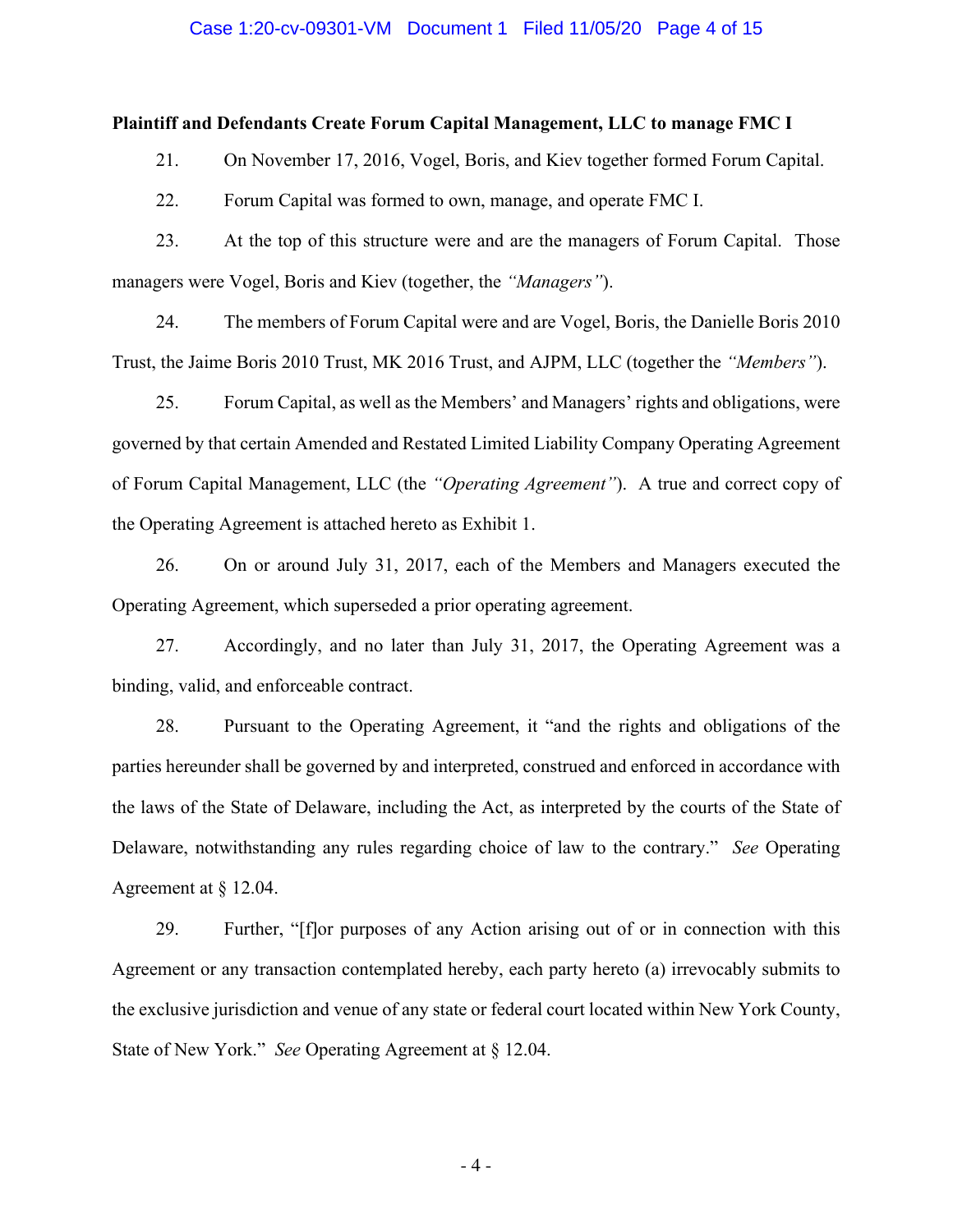### Case 1:20-cv-09301-VM Document 1 Filed 11/05/20 Page 5 of 15

### **The Parties Contractually Agree Not to Work on Separate SPACs**

30. The terms of Operating Agreement were negotiated between Vogel, Boris, and Kiev with the assistance of an attorney familiar with SPAC structures.

31. The three business partners worked together to arrive on terms that memorialized their overall agreement to commit their time and energy to FMC I and, if FMC I proved successful, to work together again on future SPAC investments.

32. To that end, the Operating Agreement expressly prohibited the Managers and Members from creating any other SPACs, performing any services on behalf of any other SPAC, or invest in any SPAC (other than as a passive investor). *See* Operating Agreement, § 7.02(b).

33. Specifically, the Operating Agreement, which was negotiated between Vogel, Boris, and Kiev, each of whom are sophisticated financial professionals, clearly states that "except as otherwise approved by all Managers, other than FMC I and its Subsidiaries, no Manager or Member may, directly or indirectly, (i) perform any services on behalf of any other special purpose acquisition company, other than Pacific Special Acquisition Corp. or related entities or (ii) invest in any other special purpose acquisition company or public shell company other than as a passive investor." *See* Operating Agreement, 7.02(b).

34. By prohibiting participation in SPACs without the others' consent, Section 7.02(b) reflected an agreement between Vogel, Boris, and Kiev that they were going to be creating an ongoing business agreement between themselves with limited exceptions as to passive investments and a specific existing investment (Pacific Special Acquisition Corp.).

35. Given that they were binding their business activities together, the parties carefully thought through two reasonable and necessary exceptions to  $\S 7.02(b)$ .

36. First, they were permitted to participate in Pacific Special Acquisition Corp, a thenexisting SPAC investment, as it would have been needless to disrupt investments already in motion. *See* Operating Agreement, 7.02(b).

- 5 -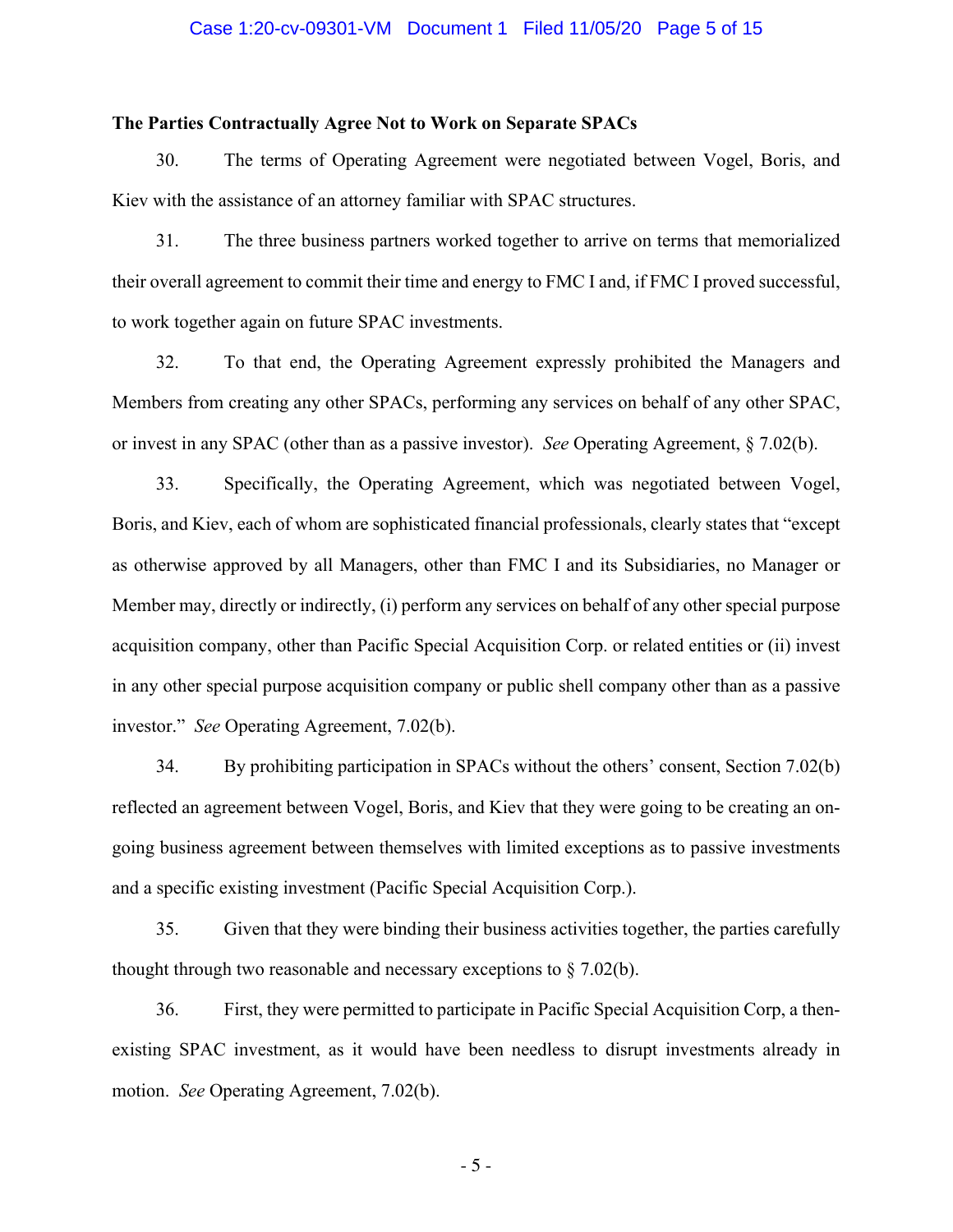## Case 1:20-cv-09301-VM Document 1 Filed 11/05/20 Page 6 of 15

37. Second they were permitted to participate in SPAC investments as passive investors so as not to prohibit each's ability to seek investment returns while making sure that their expertise and energy were focused on investments they created together rather than diverted to independent projects. *See* Operating Agreement, 7.02(b).

38. The parties included no other exceptions to  $\S$  7.02(b).

39. Thus, under the express provisions of  $\S 7.02(b)$  of the Operating Agreement, the restrictions imposed on Kiev as a Manager and Boris as both a Member and a Manager prohibited each of them, with the limited exceptions noted above, from directly or indirectly creating, performing any services on behalf of or investing in any SPAC absent agreement from all Managers, including Vogel on a continuing basis beginning July 31, 2017.

# **Defendants Violate the Operating Agreement by Forming a New SPAC to Squeeze Vogel Out**

40. On February 22, 2018, FMC I merged with ConvergeOne Holdings, Inc. (*"ConvergeOne"*), pursuant to which control and management of FMC I passed to the shareholders of ConvergeOne.

41. Accordingly, Forum Capital, pursuant to § 11.05(b) of the Operating Agreement, could be dissolved and its affairs wound up.

42. However, certain provisions of the Operating Agreement survive this wind-up process.

43. Specifically, § 7.02(b), the provision that prohibits Members and Managers from forming other SPACs or performing services for other SPACs, survives the dissolution of the Operating Agreement.

44. In negotiating and then drafting the Operating Agreement Vogel, Kiev and Boris specifically determined which sections of the Operating Agreement would terminate upon

- 6 -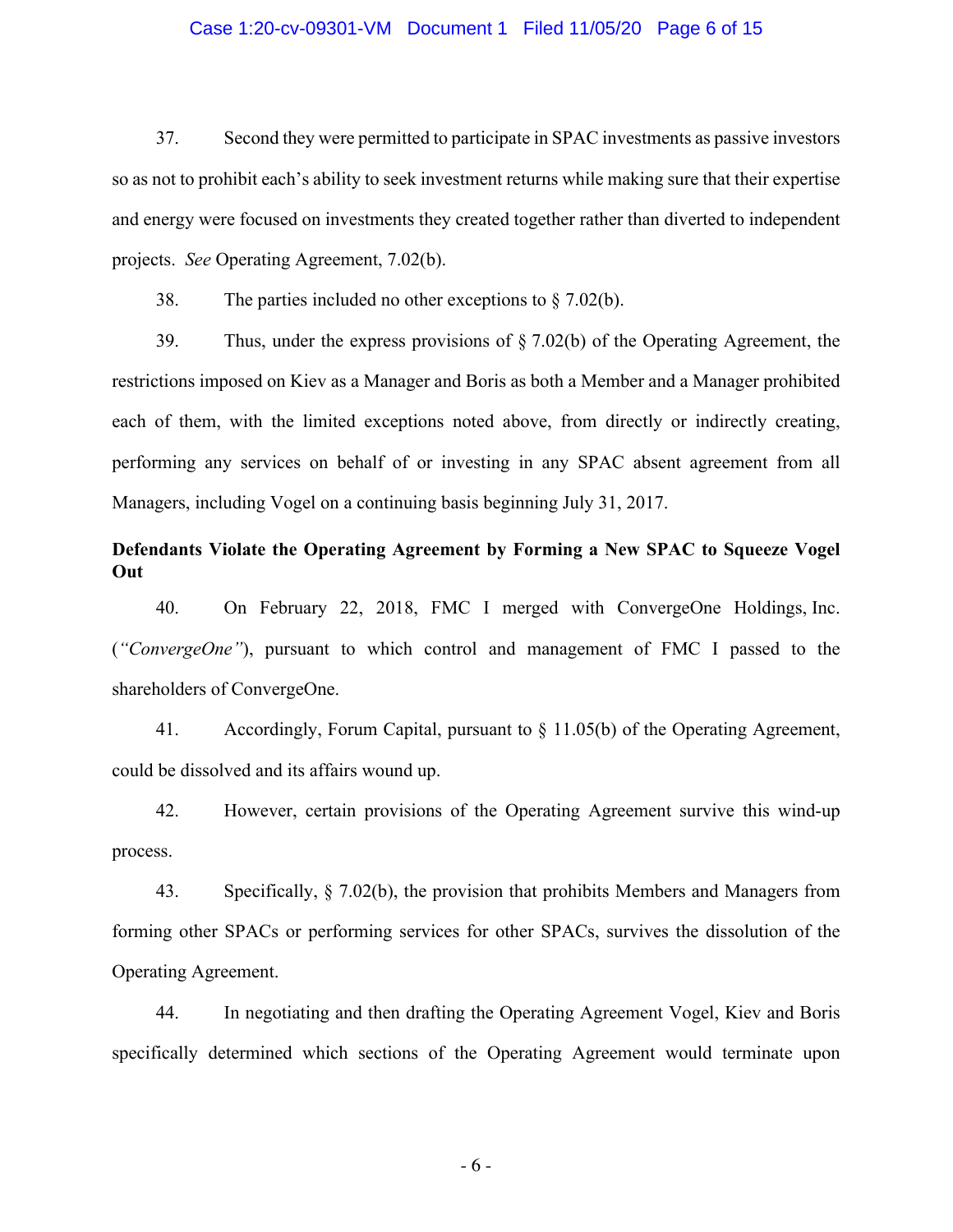### Case 1:20-cv-09301-VM Document 1 Filed 11/05/20 Page 7 of 15

dissolution of Forum Capital, and which provisions would survive after Forum Capital was dissolved.

45. For example, the very first introductory clause of  $\S$  7.02(a) specifically states that it does not survive the termination of the Operating Agreement. *See* Operating Agreement  $§ 7.02(a).$ 

46. In contrast, § 7.02(b) contains no such time limitation, and therefore survives any dissolution.

47. Thus, under § 7.02(b) the only way for a Member or Manager to create or work for another SPAC is to obtain all of the other Members' and Managers' consent.

48. Kiev's own attorneys had earlier confirmed that § 7.02(b) required unanimous consent for future SPACs in email communications to Kiev in December of 2017, when Vogel and Kiev were discussing how they might proceed with new SPACs after the completion of FMC I. Kiev had forwarded his attorneys' conclusions to Vogel on December 9, 2017.

49. Based on the fact that § 7.02(b) required each Manager's consent for new SPACs, on or about January 2018 Vogel reached out to Boris and Kiev about pursuing a second SPAC investment together, looking to repeat the success of FMC I.

50. While Boris did not initially respond, Kiev indicated to Vogel that he was interested, but that Boris was undecided.

51. Vogel then scheduled a meeting with Kiev in February 2018 to discuss the prospect of forming a second SPAC, and Kiev agreed with Vogel during this meeting, and specifically stated, that pursuant to  $\S$  7.02(b) all of the Managers and Members of Forum Capital had to agree before another SPAC could be formed by any Manager or Member.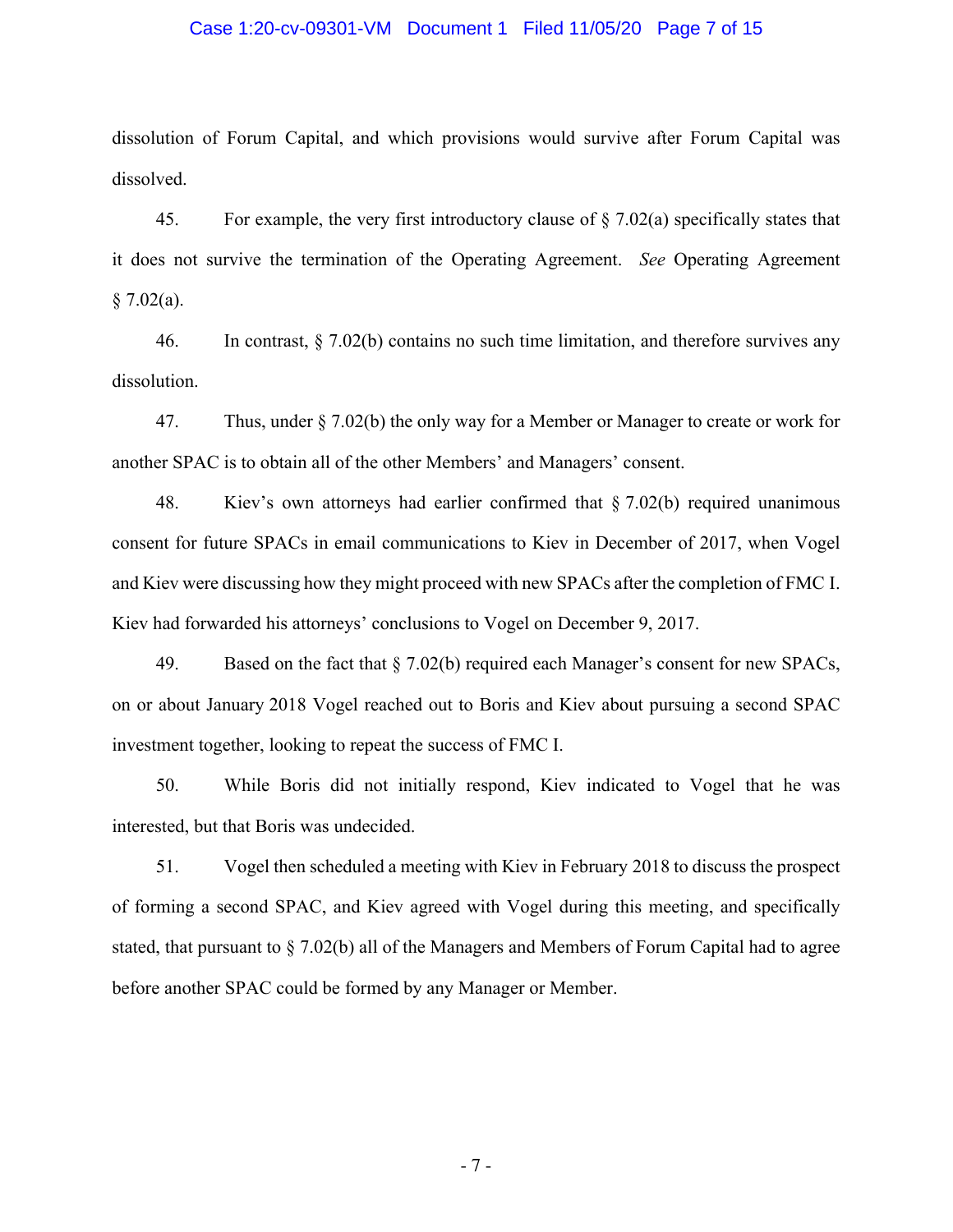## Case 1:20-cv-09301-VM Document 1 Filed 11/05/20 Page 8 of 15

52. Upon information and belief, Kiev thereafter confirmed with his counsel, that all of Vogel, Kiev, and Boris would need to consent under the Operating Agreement in order to form another SPAC.

53. After not hearing back from Boris, Vogel inquired of Kiev in February 2018 as to what Vogel and Kiev should do if Boris continued not to respond.

54. Kiev responded that he would reach out to Boris.

55. Around February or March of 2018, Vogel and Kiev had a subsequent telephone call and Kiev indicated that Boris had stated that he did in fact intend to form another SPAC but only with Kiev, *i.e.*, not with Vogel.

56. Vogel responded to Kiev that he was disappointed and that he was not going to consent to the formation of a new SPAC.

57. While there was a brief discussion as to giving financial consideration to Vogel to obtain his consent, Boris indicated he would not pay anything to Vogel for his consent to form a new SPAC, and discussions ended.

58. Thereafter, and notwithstanding Kiev earlier confirming to Vogel that he and his counsel both understood that under the Operating Agreement all Managers and Members of Forum Capital needed to consent to the formation of a new SPAC, Boris and Kiev began work on this new SPAC, Forum Merger II Corporation (*"FMC II"*), which did not include Vogel.

59. Upon information and belief, FMC II was formed as a Delaware corporation, with its principle place of business address listed at 1345 Avenue of the Americas, New York, New York on or about May 4, 2018.

60. Upon information and belief, Kiev is the Co-CEO and President of FMC II, and Boris is the Co-CEO and Chief Financial Officer of FMC II.

- 8 -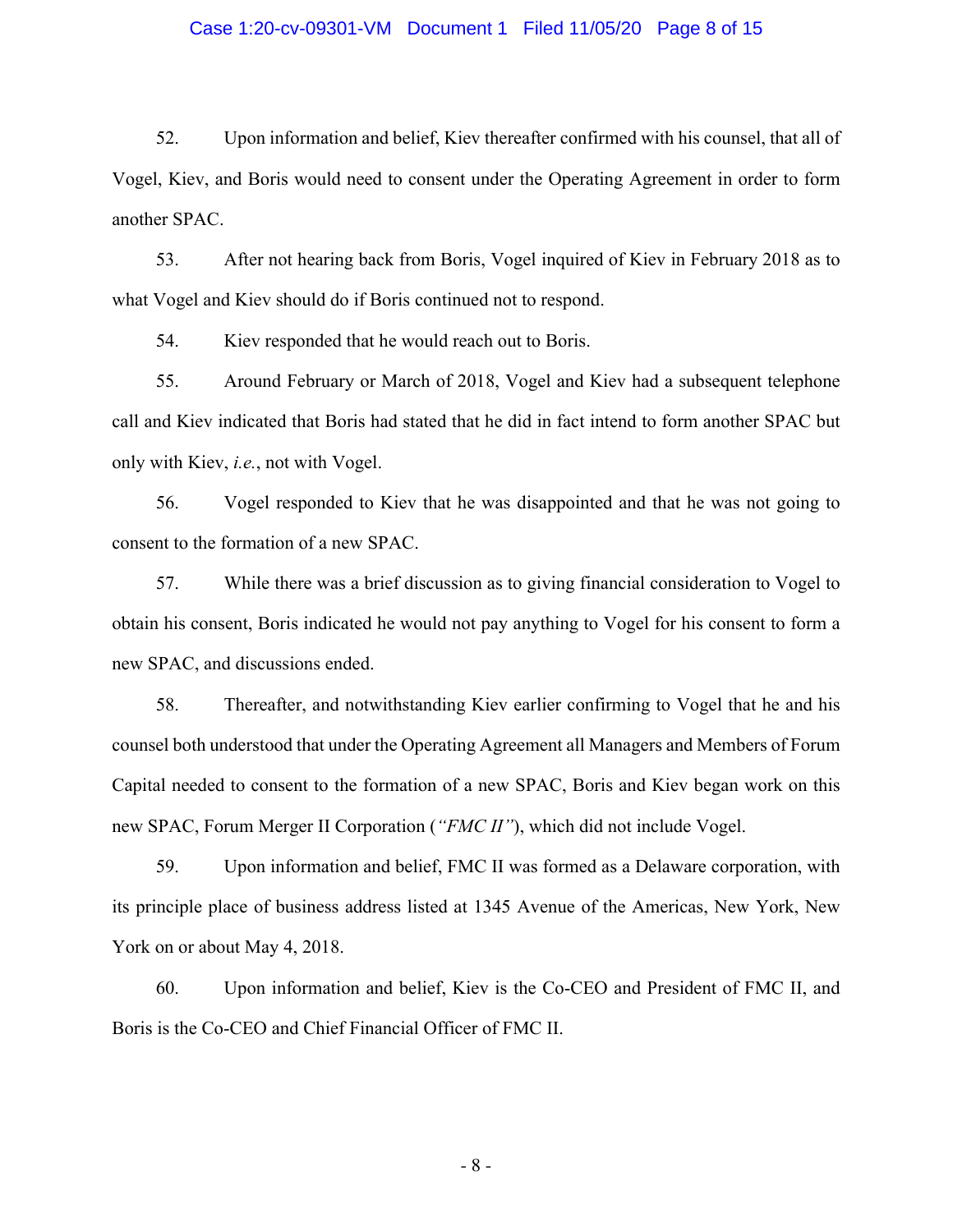### Case 1:20-cv-09301-VM Document 1 Filed 11/05/20 Page 9 of 15

61. Upon information and belief, Defendants also formed the sponsor for FMC II, which was called Forum Investors II LLC (*"Forum Investors II"*) sometime prior to May 4, 2018.

62. Upon information and belief, Forum Investors II is a Delaware Limited Liability Company with its principle place of business listed at 1345 Avenue of the Americas, New York, New York.

63. Upon information and belief, both Kiev and Boris are managers and/or members of Forum Investors II.

64. As the sponsor for FMC II, Forum Investors II was, upon information and belief, the primary vehicle by which any eventual economic gains from FMC II would flow to Defendants.

65. Realizing that the Operating Agreement restricted their ability to squeeze Vogel out of their investment, even if it were dissolved, Boris and Kiev instructed an attorney to prepare and deliver to Vogel a draft Plan of Dissolution and Liquidation for Forum Capital (*"Draft Plan of Dissolution"*) for Vogel's execution that included a provision in which Vogel would be required to waive his consent rights as to the involvement of Kiev and Boris in any new SPAC, which would otherwise be in violation of § 7.02(b) of the Operating Agreement.

66. In furtherance of that squeeze out plan, on April 18, 2018, counsel for Boris and Kiev sent the Draft Plan of Dissolution for Forum Capital and FMC I, along with the forms of the Certificates of Cancellation for each, to Vogel, claiming it was "customary" to dissolve both entities since they distributed and liquidated their securities and assets.

67. However, Vogel observed that this Draft Plan of Dissolution included the waiver of § 7.02(b) of the Operating Agreement.

68. On May 10, 2018, Vogel wrote back to counsel for Boris and Kiev with a revised draft of the Plan of Dissolution and Liquidation for Forum Capital (*"Revised Plan of Dissolution"*) indicating he did not accept the terms in their proposed Draft Plan of Dissolution.

- 9 -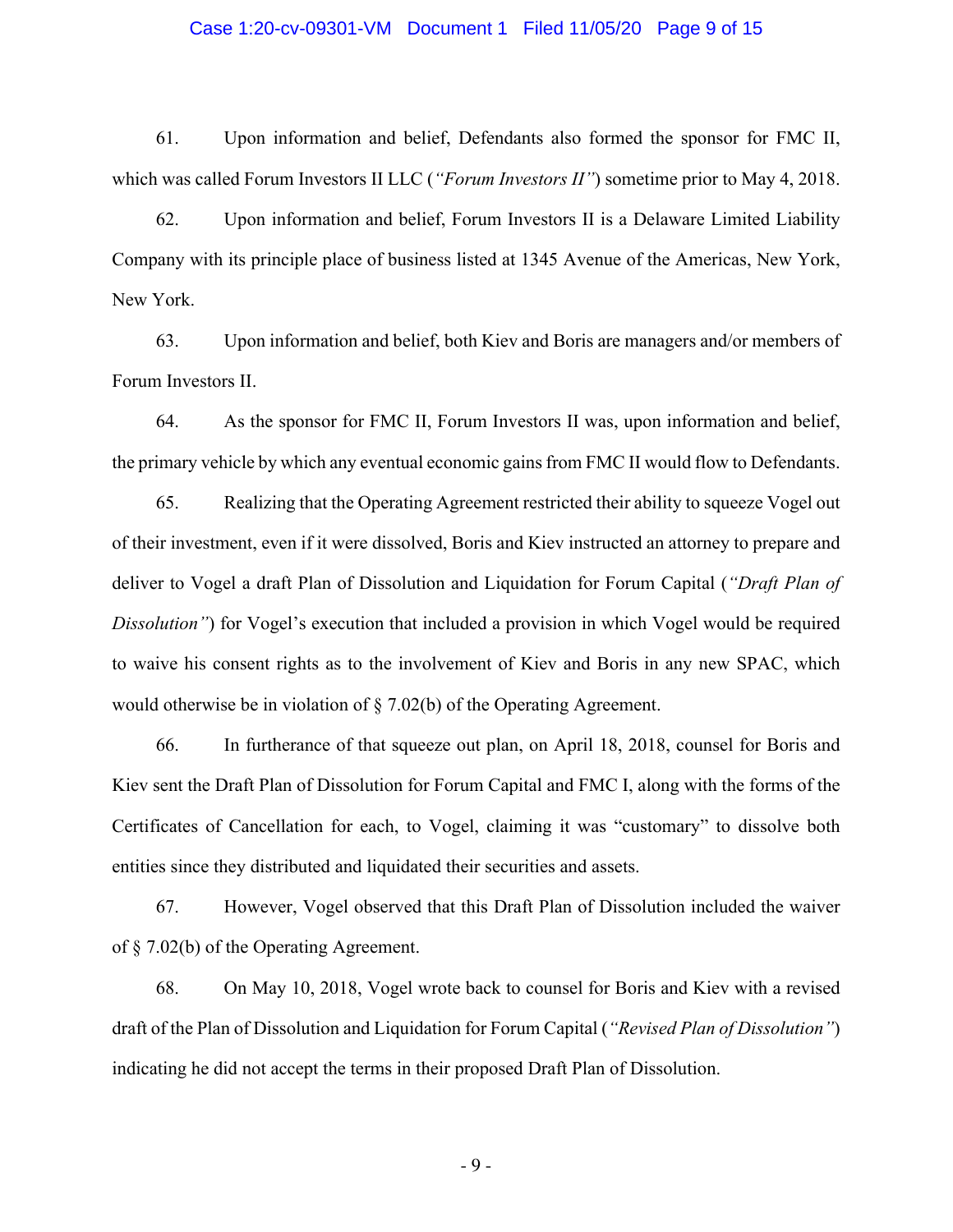## Case 1:20-cv-09301-VM Document 1 Filed 11/05/20 Page 10 of 15

69. The Revised Plan of Dissolution provided that Vogel would consent to Defendants' involvement in a new SPAC, but only upon different terms and conditions.

70. Although the parties were required by the Operating Agreement to agree in advance to the plan of dissolution, which had not yet occurred, on May 17, 2018 counsel for Boris and Kiev emailed Vogel stating that, in connection with Defendants' contemplation of creating a new SPAC, they were requesting Vogel's permission (as required under  $\S 7.02(b)$  of the Operating Agreement) to solicit Vogel's investment contacts to invest in this new SPAC.

71. Despite the fact that no plan of dissolution had been agreed to or executed by the parties, and despite the fact that Vogel had not consented to the dissolution, on May 25, 2018, counsel for Boris and Kiev wrote to counsel for Vogel to advise that Forum Capital and FMC I had been dissolved and wound up.

72. However, even if Forum Capital were dissolved, the restrictions in § 7.02(b) of the Operating Agreement were still valid and enforceable and should have been included in the Plan of Dissolution to survive along with the other provisions which were to survive.

73. At no time did Plaintiff Vogel give his consent for Boris and Kiev to dissolve either Forum Capital or FMC I or for Boris and Kiev to create a new SPAC in violation of § 7.02(b) of the Operating Agreement.

74. Yet despite all of that, Boris and Kiev created a new SPAC, FMC II.

75. Upon information and belief, on August 7, 2018, FMC II closed a \$250,000,000 initial public offering (the *"IPO"*).

76. According to the prospectus for the IPO, Forum Investors II, as the sponsor, would own 21.7% of all of FMC II's outstanding common stock following the IPO.

77. As each of FMC II's officers and directors, Boris and Kiev were also listed on the prospectus as having 21.7% of all FMC II's outstanding common stock following the IPO, and

- 10 -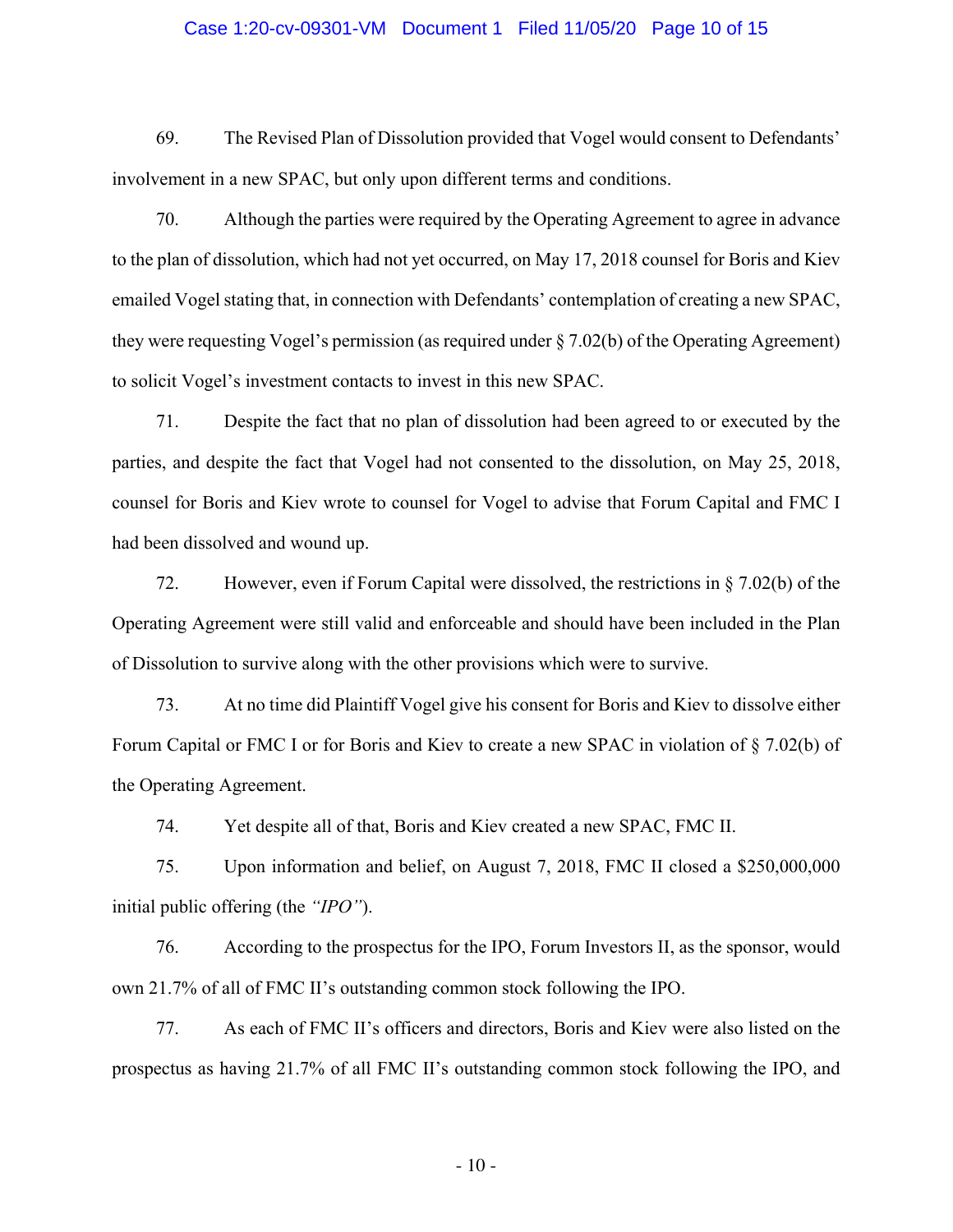## Case 1:20-cv-09301-VM Document 1 Filed 11/05/20 Page 11 of 15

further that one or more trusts or other entities for the benefit of Boris, Kiev and their respective families, was a member of Forum Investors II.

### **FMC II Finds an Acquisition Target and Announces a Merger**

78. On June 12, 2020 FMC II announced its intention to merge with an entity called "Ittella International, LLC" ("*Itella*"), a plant-based food company with operations in the United States and Italy with products available both in private label and under the company's "Tattooed Chef" brand, to formulate a new entity identified as "Tattooed Chef, Inc."

79. Boris and Kiev's participation in and services in further of the formation of FMC II and the subsequent merger with Itella are both violations of§ 7.02(b) of the Operating Agreement, or could have occurred only as a result of the violation of § 7.02.

80. Upon information and belief, Forum Investors II was dissolved and the interests it held in FMC II distributed.

81. Upon information and belief, upon the consummation of the transaction between Itella and FMC II and/or upon the dissolution of Forum Investors II, Defendants' each were granted shares, interests, or securities, representing the economic value of their investment.

82. Upon information and belief, Defendants have either retained those interests in Tattooed Chef or sold those interests, which, in either case, represents economic value on an investment that Vogel was contractually entitled to participate in and which Defendants were contractually prohibited from participating in without Vogel's consent.

83. On May 8, 2018, and months after Defendants informed Vogel they were moving forward with a separate SPAC without Vogel's consent, Vogel was approached by third parties to participate in an investment with Twelve Seas Investment Corp., a SPAC seeking risk capital prior to an IPO.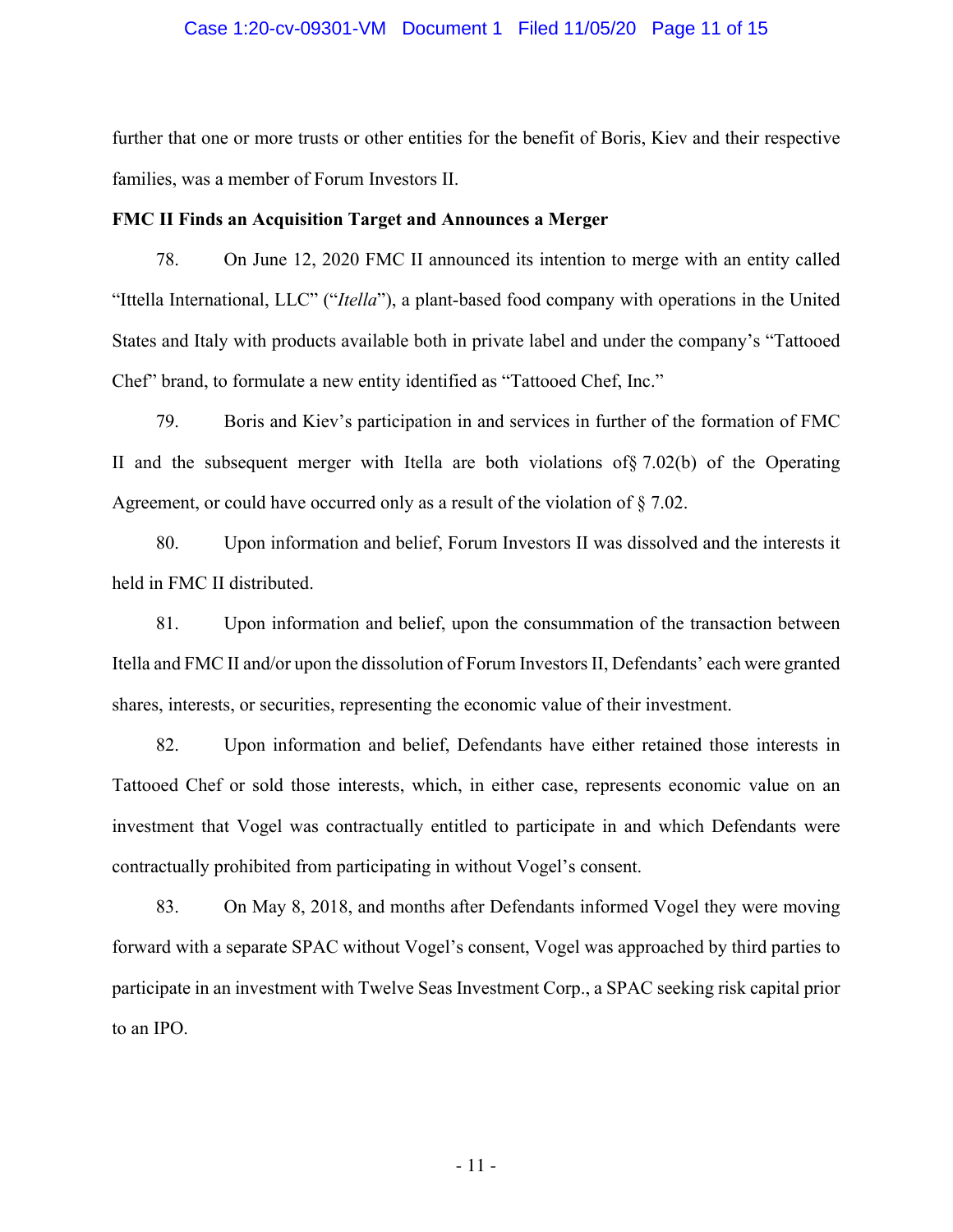## Case 1:20-cv-09301-VM Document 1 Filed 11/05/20 Page 12 of 15

84. Vogel's first discussion concerning Twelve Seas Investment Corp. on May 8, 2018 was also subsequent to Boris and Kiev creating FMC II and Forum Investors II, which occurred on or before May 4, 2020.

85. Given Defendants' prior breaches of their own obligations not to actively engage in any SPAC investments without Vogel's consent, which had already taken place at the time Vogel was first approached by Twelve Seas Investment Corp. despite Vogel's express written and oral notice to Boris and Kiev that Vogel did not and would not provide his consent, and given the further fact that future performance by Vogel under § 7.02(b) was excused by Defendants' conduct in previously breaching § 7.02(b), Vogel determined his only option at that point was to pursue this new opportunity, which Vogel eventually participated in starting in June 2018.

# **COUNT I - BREACH OF CONTRACT**

86. For paragraph 86 of Count I of his Complaint, Vogel incorporates herein by reference paragraphs 1–85 above as though fully set forth herein.

87. Vogel, Boris, and Kiev, along with the other Members of Forum Capital, executed the Operating Agreement.

88. The Operating Agreement was a binding, valid, and enforceable contract.

89. The Operating Agreement expressly forbade Members and Managers of Forum Capital from directly or indirectly performing any services on behalf of, or investing in, any SPAC absent agreement from all Managers, including Vogel. *See* Amended Operating Agreement, at  $§ 7.02(b).$ 

90. Section 7.02(b) of the Operating Agreement survives any dissolution of Forum Capital to the extent such dissolution ever took place.

91. In May 2018, Kiev and Boris took steps to form the new SPAC, FMC II, in breach of § 7.02(b) of the Operating Agreement, including the engagement of an underwriter and other

- 12 -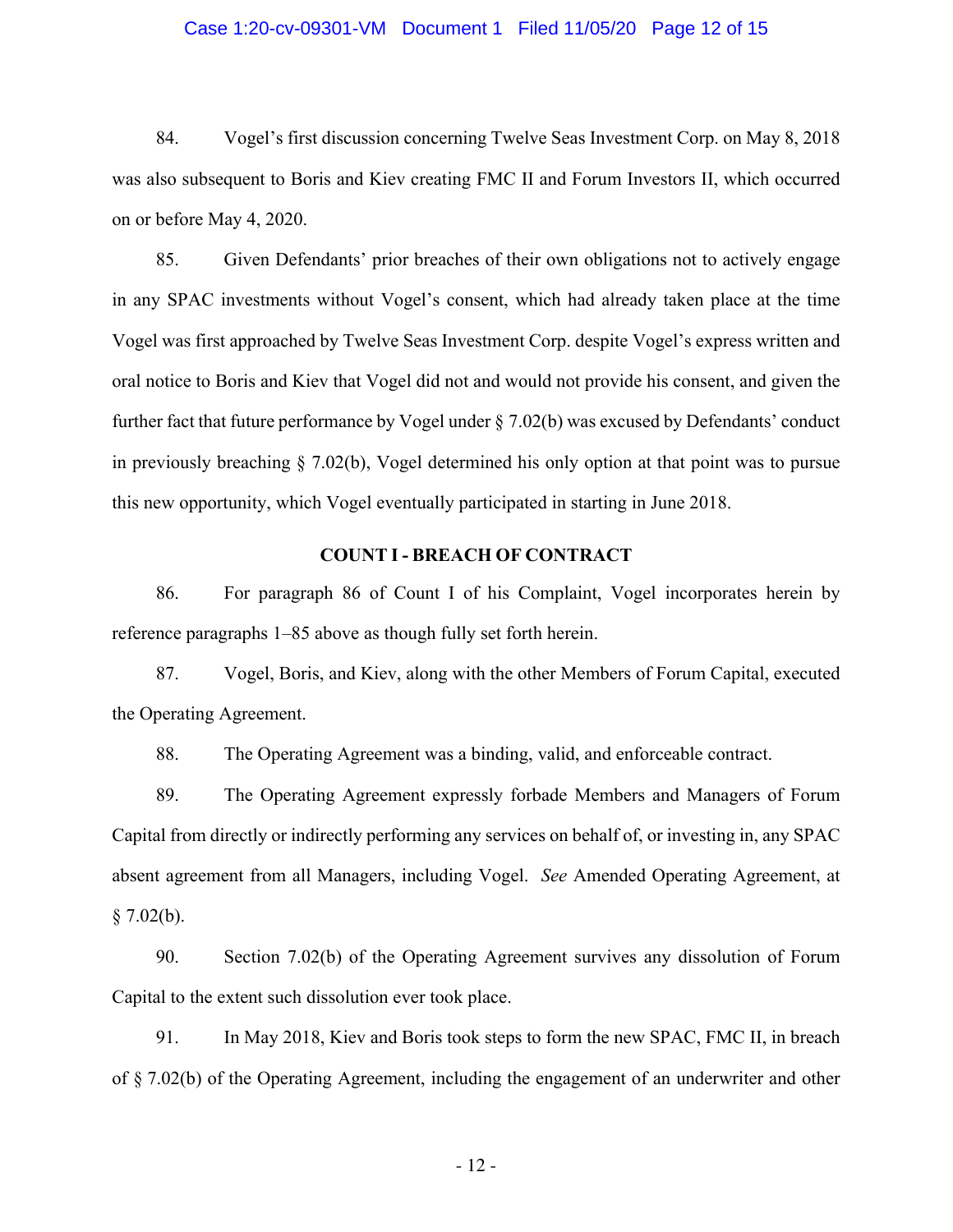## Case 1:20-cv-09301-VM Document 1 Filed 11/05/20 Page 13 of 15

conduct in furtherance of the formation and solicitation of investors for their new SPAC as evidenced by, *inter alia,* an email dated May 27, 2018 offering investors the opportunity to invest in FMC II.

92. Vogel never has and currently has not granted his consent for Boris and Kiev to create a new SPAC in violation of § 7.02(b) of the Operating Agreement.

93. Boris and Kiev's new SPAC, FMC II, was created in violation of § 7.02(b) of the Operating Agreement.

94. Vogel performed all his duties and obligations under the Operating Agreement.

95. Vogel would have participated in FMC II, had the Defendants not impermissibly formed the SPAC without him in violation of § 7.02(b).

96. As a result of Defendants' breach, Plaintiff Vogel has been damaged in an amount no less than the value of any equity ownership held by Defendants' in either or both FMC II, Forum Investors II, Itella, and/or Tattooed Chef.

97. In addition, Defendants are liable for Vogel's "reasonable fees, costs and expenses of enforcing any right" contained in the Operating Agreement. *See* Amended Operating Agreement, at  $\S$  12.07.

**WHEREFORE**, Plaintiff STEPHEN VOGEL prays that this Court enter judgment against defendants DAVID BORIS and MARSHALL KIEV and requests:

- (a) damages in an exact amount to be proven at trial;
- (b) costs and attorneys' fees pursuant to § 12.07 of the Operating Agreement; and
- (c) any further relief that this Court deems just and proper.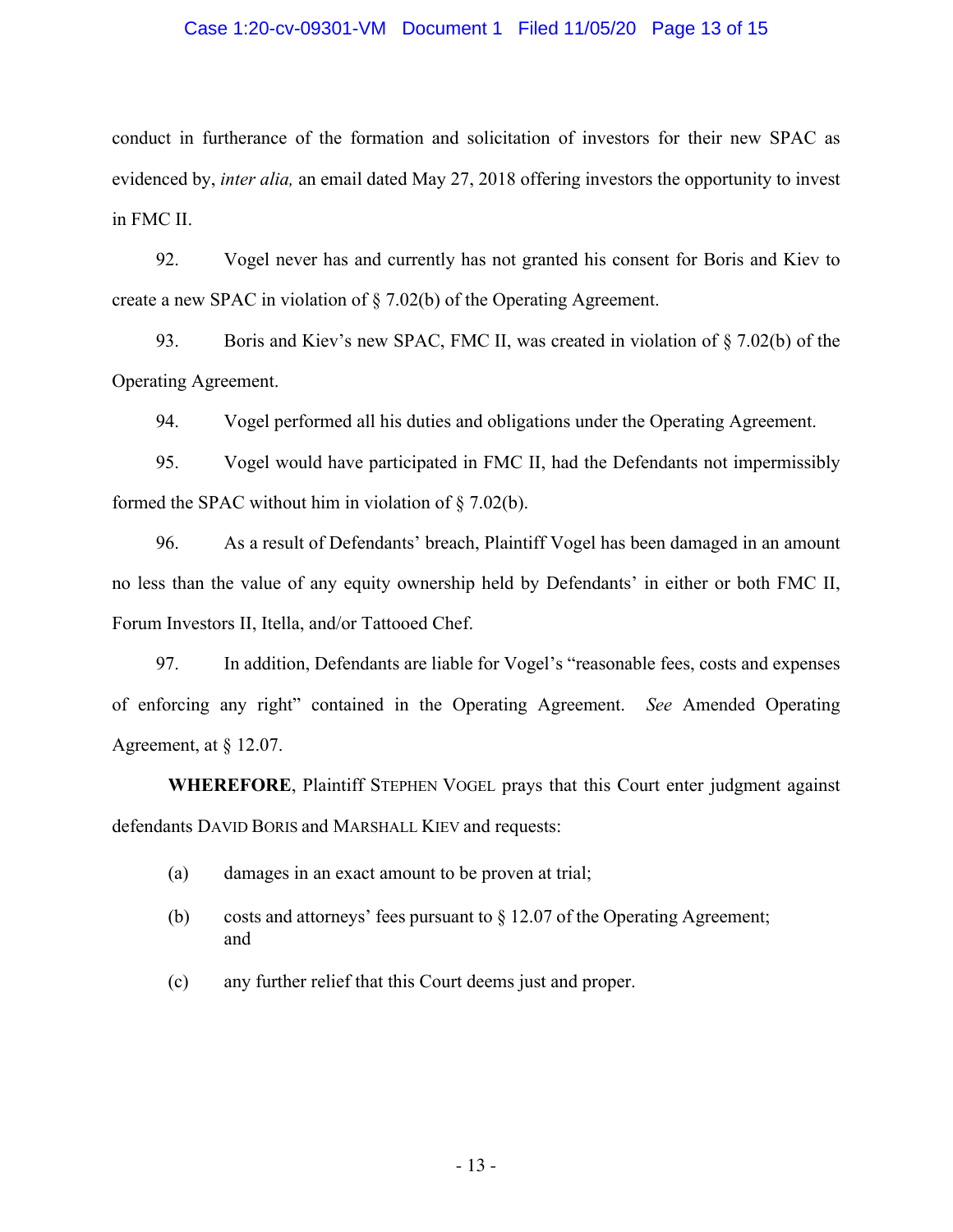# **COUNT II – IMPOSITION OF CONSTRUCTIVE TRUST**

98. For paragraph 98 of Count II of his Complaint, Vogel incorporates herein by reference paragraphs 1–97 above as though fully set forth herein.

99. The violation and breach of § 7.02(b) of the Operating Agreement resulted in the formation of both FMC II, Tattooed Chef, and Forum Investors II without Vogel's participation and are a continuation of the wrongful conduct of Boris and Kiev in violating § 7.02(b) of the Operating Agreement.

100. The parties shared duties, both contractual and fiduciary, to each other both as Members and Managers of Forum Capital.

101. Accompanying those duties were mutual promises to one another, including the promise not to form new SPACs without the others' consent, as memorialized in § 7.02(b) of the Operating Agreement.

102. Nevertheless, Defendants participated in an investment through FMC II and Forum Investors II that they were prohibited from participating in absent Vogel's consent.

103. Defendants have realized or will realize economic value from that prohibited investment.

104. Equity and the demands of justice require the imposition of a constructive trust on the economic value that flows to Defendants from the overall investment, whether through Forum Investors II, FMC II, Tattooed Chef or other means.

**WHEREFORE**, Plaintiff STEPHEN VOGEL prays that this Court enter an order imposing a constructive trust in favor of Plaintiff Stephen A. Vogel against Defendants DAVID BORIS and MARSHALL KIEV on the economic interests or value already realized or that will be realized from their prohibited participation in an investment through any or all of Forum Merger Corporation II, Forum Investors II LLC, Ittella International, LLC, and/or Tattooed Chef, Inc.